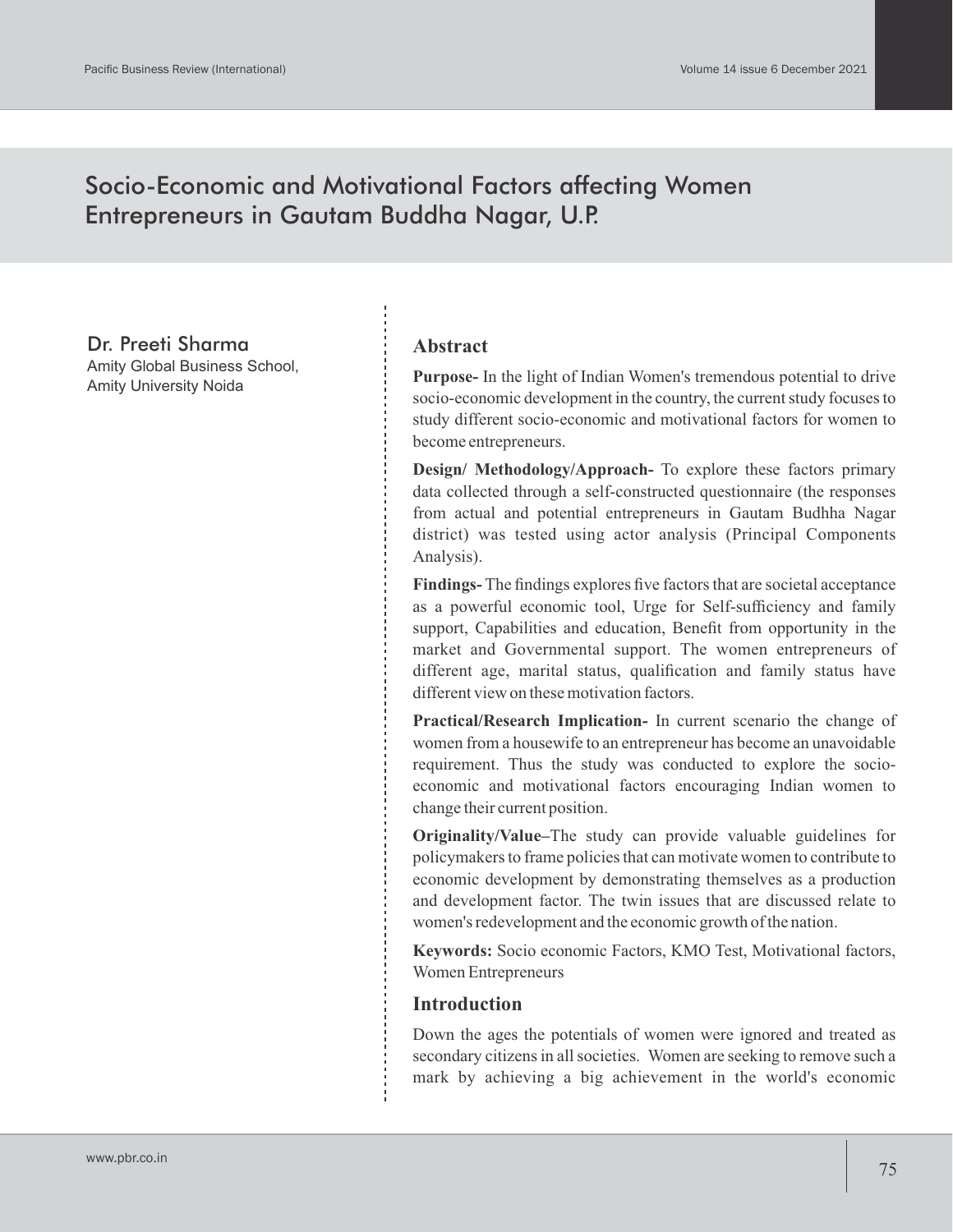development, offering a solution to the problems of unemployment and poverty (Balan & Samunnatha, 2013). Indian women have immense capacity to drive the country's socio-economic growth. The socio-economic empowerment of women not only confirms the advancement of their family, but also leads to the economic development of the country. For decades, Indian women's potential and entrepreneurial skills have been underutilized. They can not only become self-dependent, but also build livelihood opportunities for others, adding economic value to developing countries such as India. Recently, Indian women have begun to realize the value of their talent, ability, and education and have come forward to harness their self-development ability by entering into entrepreneurship ventures which in turn contributes to the country's growth. Initially they faced a large number of social, cultural and economic hurdles. Entrepreneurial growth in a society is a complex process that is heavily affected in a variety of positive and negative ways by various macro-external environmental factors such as political, economic, social, cultural, religious, and psychological factors that exist in society and affect businesses and their owners (Sharma P. , 2020).

Studies also show that women entrepreneurs are not experiencing the same opportunities as men to access startup capital because of a variety of discriminatory patterns inherent in lending models (Derera, Chitakunye, & O'Neill, 2014).Now women are getting family support (i.e., emotional, instrumental, and financial support for the family) that is strongly correlated with being entrepreneurs and doing well (Neneh, 2017). Several research and scholars dealt with different motivational factors that drive women to become entrepreneurs. These numerous motivating factors inspire women to become entrepreneurs and women often face different obstacles to their entrepreneurial journey. Current paper has tried to explore various drivers that affect a normal woman entrepreneur in India.

The current study has been divided the study into six sections. First section deals with theoretical framework and supportive backing for current study. The second section discusses the review of related literature and potential scope for study on topic taken into consideration. The third portion is related to the variables of study, data and research

tools used to make analysis and interpretation. The fourth portion presents the results and discuss thereof. The fifth section shows the validity (limitation) of current study. The final segment presents the conclusion, suggestion and future direction of research on current study.

# **Review of Literature:**

Orhan, M., & Scott, D. (2001) developed a factor model (using qualitative analysis to examine the circumstances of case study involving 25 French women entrepreneurs) that motivates women to start their own businesses. Mahajan, (2013) studies the current situation of women entrepreneurs in Indian context. Fatoki, (2014) examined the factors driving young female entrepreneurs to start business. The study focused on young female entrepreneurs (not older than 35 years), who started business in the last forty-two months. Mattingly, (2015) described variables that constitutes entrepreneurship are phenomena related to the emergence of new economic activity or interruptions, and improvements to existing economic activity rather than contexts.

Isiwu & Onwuka, (2017) examined different psychological factors that influence entrepreneurial objective among women entrepreneurs in Nigeria. Raghuvanshi, Agrawal, & Ghosh, (2017) categorized barriers to female entrepreneurship and studied their effect on female entrepreneurial success. Geetha & Rajani, (2017) have studied the motivational factors that motivate women entrepreneurs in Chittoor district. Vidyakala, (2018) identified the motivational factors prompting women towards entrepreneurship.

Sharma & Chakraborty, (2019) have studied all factors impacting women entrepreneurs positively and negatively. Shastriet. al, (2019) discussed the motives and primary challenges faced by women entrepreneurs in running small businesses in the Rajasthan city of Jaipur. Jafari-Sadeghi, (2020) analyzed the interplay of three forms of motivation on women and men's entrepreneurial activities in 24 European countries: opportunity-driven motivation, necessity-driven motivation and mixed motivation. Nguyen, Phuong, &Vo, (2020) studied the challenges, motivational factors, and success reason in context of developing economies taking the reference to Vietnam.Cho, et. al. (2020) studied the leadership aspect in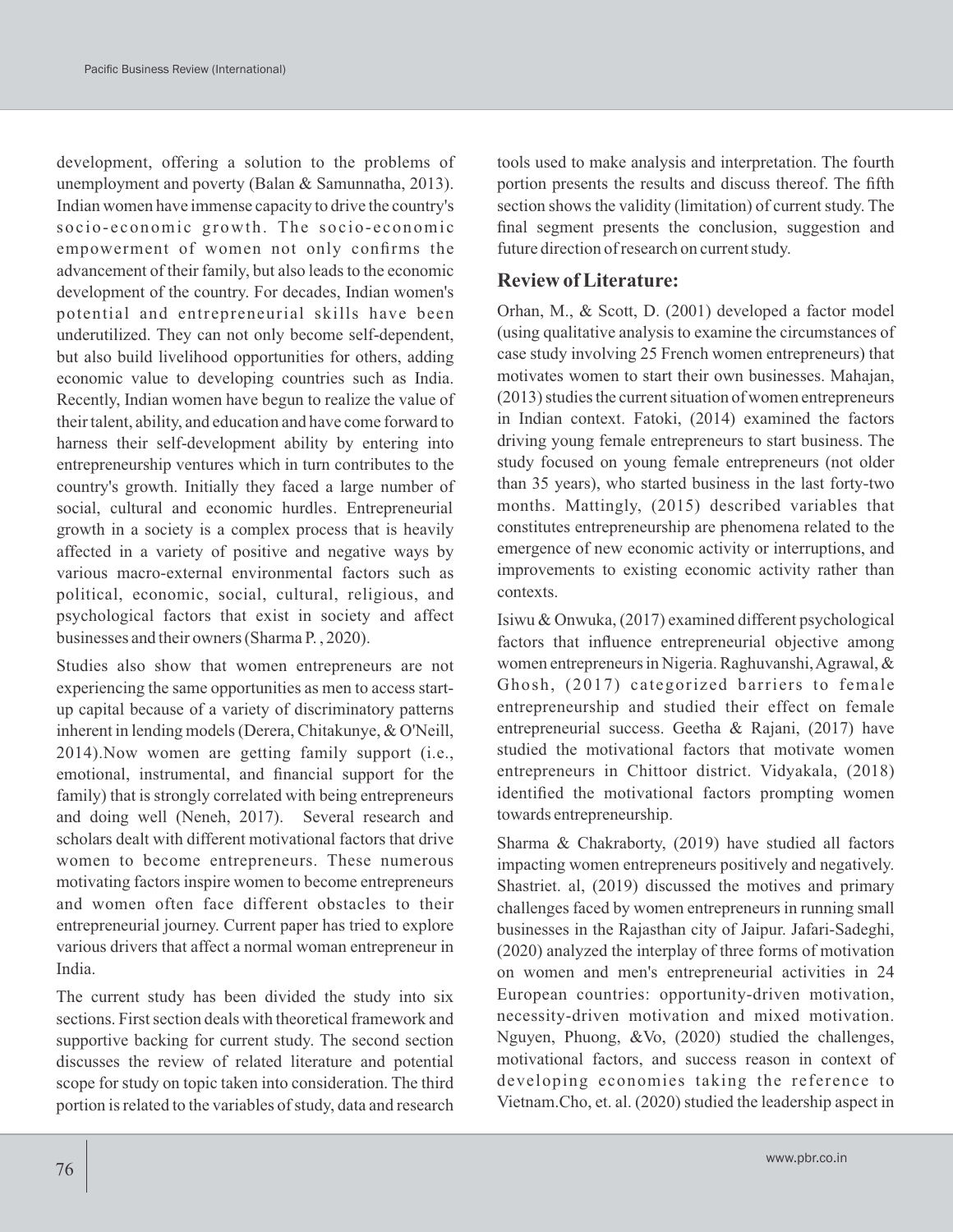Asian women by investigating their challenges and opportunities in the selected Asian countries (China, India, Indonesia, Japan, Korea, Malaysia, Thailand and Vietnam). Agarwal, et. al. (2020) has done an in-depth study to explore the capabilities and proficiency of India women. They studied the trait (leadership qualities, risk taking and handling capacities, ability to identify the opportunities, and the abilities to visualize future challenges) of Indian women to be successful entrepreneurs.

The literature available has contributed on identifying various socio-economic and motivational factors that influence women in becoming entrepreneurs. The current paper is focused on recognizing and compiling various socio-economic and motivational variables and find out the impact of demographic conditions on these factors.

These factors were checked on women entrepreneurs in the district of Gautam Buddha to validate these factors in the context of women entrepreneurs. In short current study explores different socio-economic and motivational factors that influence women to become entrepreneurs and the effect of demographic conditions on these motivational factors. The next section describes the variables selected as factors and statistical methods applied to draw conclusions from study.

### **Research Methodology**

#### **Variables and Data Description**

Current research takes 21 socio-economic and motivational factors defined from established thematic studies. Such variables include every socio-economic and encouragement factor that inspires women to become entrepreneurs. The coding, description and reference (from which factors have been developed) have been reported in table A, attached to annexure.

Primary data has been used to conduct exploratory factor analysis. A self-constructed (based on factors identified from previous researches)five points (Strongly Agree, Agree, Neutral, Disagree and Strongly Disagree) questionnaire was administered to more than 200 female entrepreneurs having less than 10 years of experience in Gautam Buddha District) to obtain data for the study. The women entrepreneurs taken as samples include boutiques holders, beauticians, coaching centers, tiffin delivery services, medical clinics, cosmetic and gift shops and general stores. Out of 200 questionnaires only 188 could be collected. Due to incomplete responses and not proper responses only 160 responses were used for final study. Table 1 shows the respondent profile.

| <b>Descriptive Factor</b>            | <b>Division of Factor</b>    | Frequency | % of total samples |
|--------------------------------------|------------------------------|-----------|--------------------|
| Age                                  | 18-25                        | 36        | 22.5%              |
|                                      | 25-40                        | 81        | 50.62%             |
|                                      | 40 and above                 | 43        | 26.86%             |
| <b>Marital Status</b>                | Single                       | 26        | 16.25%             |
|                                      | Married                      | 109       | 68.13%             |
|                                      | Divorced                     | 13        | 8.12%              |
|                                      | Widow                        | 12        | 7.5%               |
| <b>Highest Qualification</b>         | <b>Functionally Literate</b> | 15        | 9.37%              |
|                                      | <b>Upto Senior Secondary</b> | 20        | 12.5%              |
|                                      | Graduate                     | 40        | 25%                |
|                                      | Post Graduate or above       | 85        | 53.13%             |
| Number of Children                   | None                         | 39        | 24.38%             |
|                                      |                              | 45        | 28.12%             |
|                                      | $\overline{2}$               | 66        | 41.25%             |
|                                      | 3                            | 10        | 6.25               |
| Work experience before starting your | No experience                | 43        | 26.88%             |
| own venture                          |                              |           |                    |
|                                      | $=2$ .                       | 17        | 10.63%             |
|                                      | 2 to 5 years                 | 32        | 20%                |
|                                      | More than 5 years            | 68        | 42.5%              |
| <b>Current Family status</b>         | Lower Middle class           | 39        | 24.36%             |
|                                      | Middle class                 | 81        | 50.62%             |
| $\alpha$ $\alpha$ $\alpha$ $\beta$   | Upper Middle class           | 40        | 25%                |

#### **Table 1 : Respondent's Profile**

*Source: (Responses of Questionnaire)*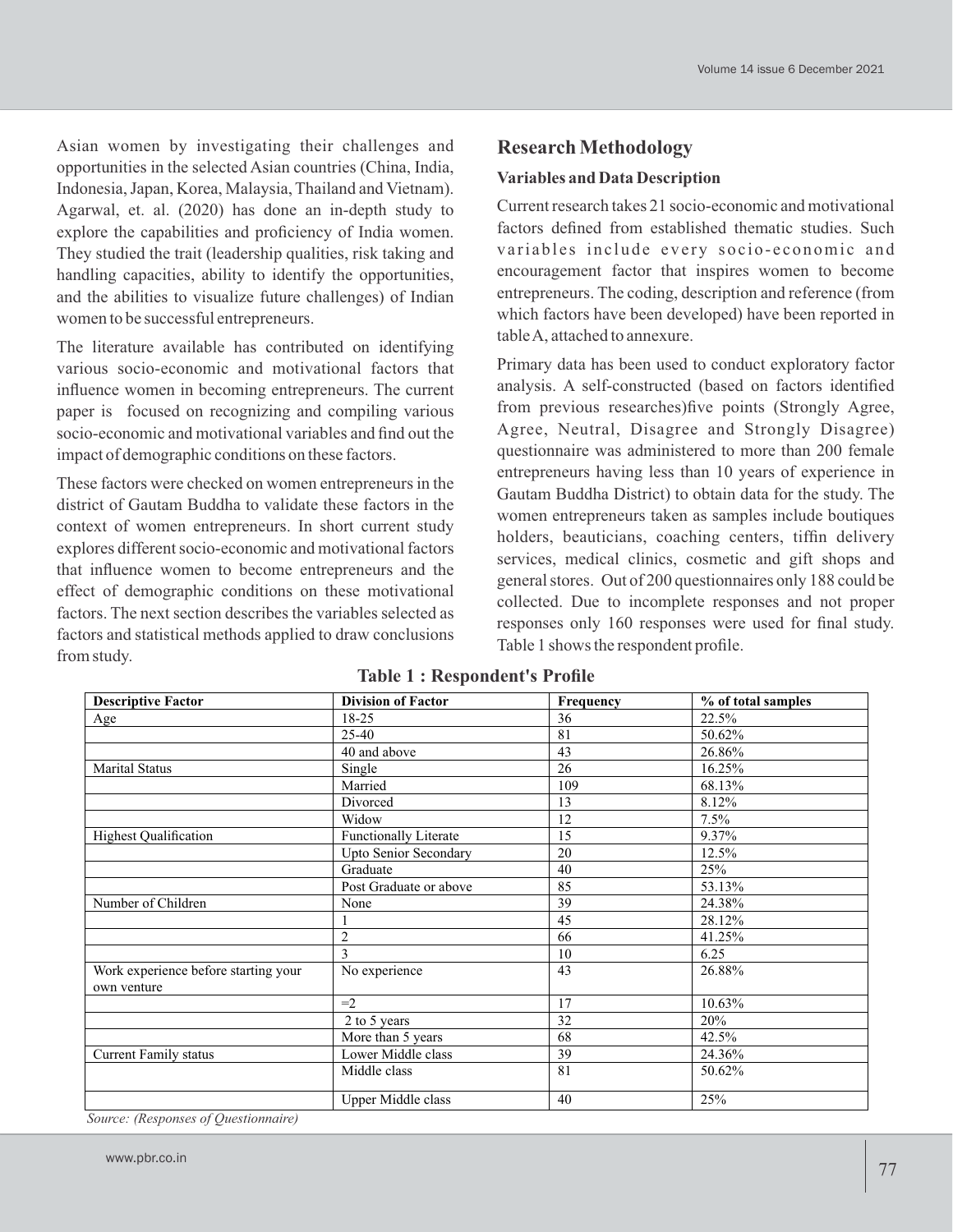# **Statistical Tools Used:**

SPSS software was used to perform Principal-components method of factor analysis of the data collected through the questionnaires. Factor analysis has been used to form close construct that motivate women entrepreneurs in current environment. The complete statistical tools application has been divided into steps which are as under:

| Demographic factor           | <b>Division of Factor</b>    | <b>Nominal value</b> |
|------------------------------|------------------------------|----------------------|
| Age                          | 18-25                        |                      |
|                              | 25-40                        | $\overline{2}$       |
|                              | 40 and above                 | 3                    |
| <b>Marital Status</b>        | Single                       |                      |
|                              | Married                      | 2                    |
|                              | Divorced                     | 3                    |
|                              | Widow                        | 4                    |
| <b>Highest Qualification</b> | <b>Functionally Literate</b> |                      |
|                              | <b>Upto Senior Secondary</b> | 2                    |
|                              | Graduate                     | 3                    |
|                              | Post Graduate or above       | 4                    |
| <b>Current Family status</b> | Lower Middle class           |                      |
|                              | Middle class                 | $\overline{2}$       |
|                              | Upper Middle class           | 3                    |

#### **Table 2: Variables and coding**

*Source: Author*

# **Statistical Method:**

To measure the sample adequacy for all the variables Kaiser-Meyer-Olkin measure has been applied and to measure the sample adequacy of each variable separately anti-image correlation has been calculated. Kaiser (1975) suggested that KMO > 0.6 is satisfactory (middling), while KMO value more than 0.6 is considered good. KMO statistic varies between 0 and 1. To calculate measure of variance communality (h2) table has been created. Communality is a squared variance-accounted-for statistic replicating how much variance in measured variables is explained by the hidden constructs (e.g., the factors). Cronbach Alpha has been used to measure internal consistency and reliability.

## **Analysis of factors**

After exploring socio-economic and motivational variables, the mean response in those variables was used to test the most impacting factor. To test the impact of demographic conditions on different motivational factors ANOVA has been used. The taken demographic factors to analyze the impact on motivational factors are age, marital status, qualification and family status. These factors were categories and given nominal values as under:

The next section discusses the empirical results drawn from application of mentioned statistical techniques. Section four describes the results and their interpretation.

# **Empirical Results**

KMO test was conducted to check whether the data is suitable for factor analysis(Results are reported in table 3). The value of Kaiser-Meyer-Olkin measure is 0.659 which is more than 0.6 and the results value of Bartlett's test of sphericity is significant ( $p<0.001$ ,  $p=0.000$ ). The measured value indicates the adequacy of responses. The Anti image correlation and communality (values attached to appendix in table B and C) was also found satisfactory which indicates sample adequacy of all the variables individually.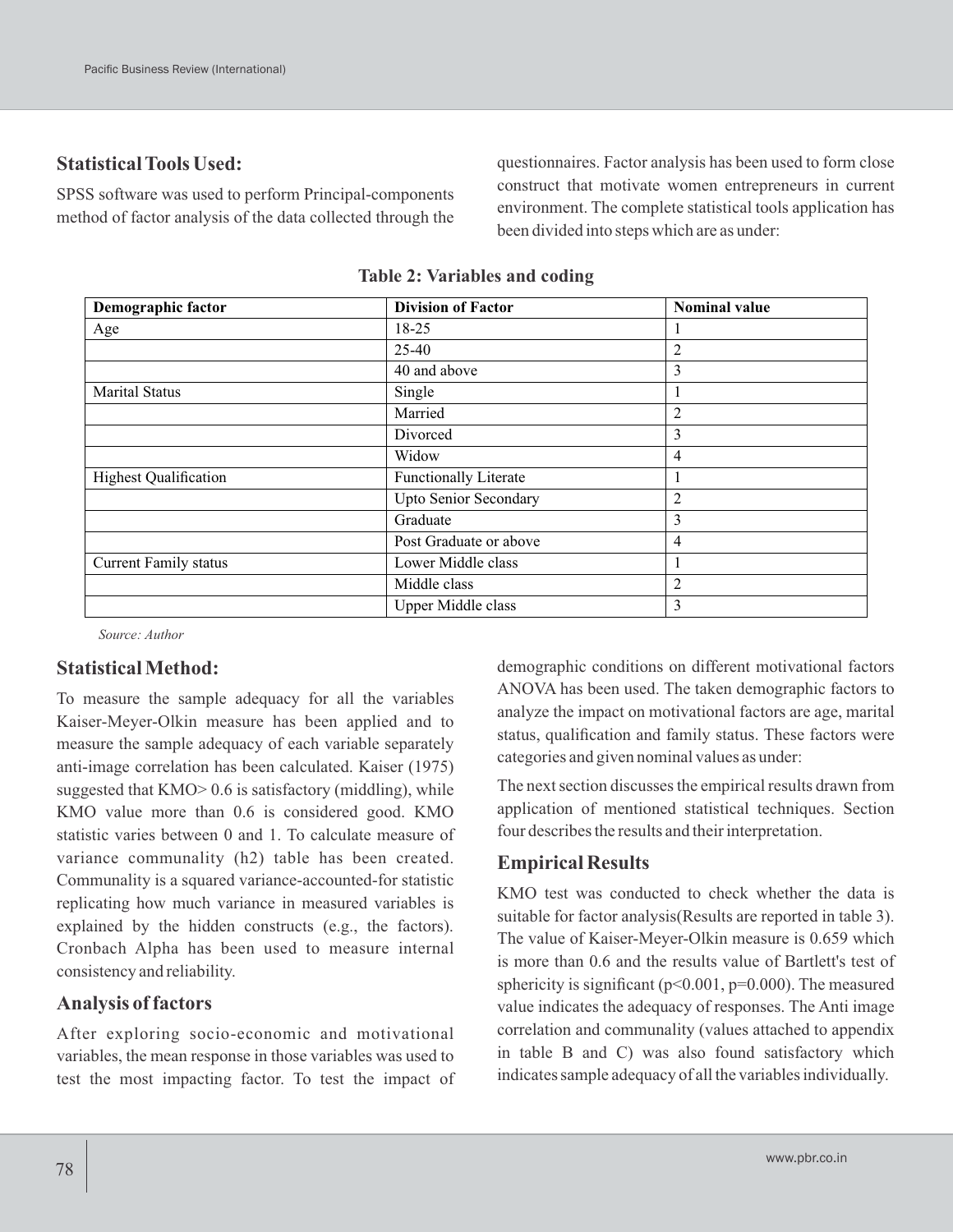| Kaiser-Meyer-Olkin Measure of Sampling Adequacy. | .659               |          |
|--------------------------------------------------|--------------------|----------|
| Bartlett's Test of Sphericity                    | Approx. Chi-Square | 3281.187 |
|                                                  | Df                 | 210      |
|                                                  | Sig.               | .000     |

## **Table 3: KMO and Bartlett's Test**

*Source: Author's Calculation*

Table 4 shows the factors explored, factor loading total variance explained and Cronbach alpha values of the factors explored. The table displays the total variance explained by five factors that motivates women entrepreneurs' current working scenario. Total variance explained by these factors is 69.31%.The values of alpha coefficient  $> 0.7$  (acceptable) or between 0.7 or 0.6 (middling value) are acceptable. In our table all the factors have value more than 0.6. So this confirms the internal consistency and reliability of the scale.

### **Table 4: Factors Explored**

| Factor Name                                                    | Variables/statements                                                                  | Factor<br>loading | Reliability |
|----------------------------------------------------------------|---------------------------------------------------------------------------------------|-------------------|-------------|
|                                                                | Women are treated as a powerful tool for economic<br>development                      | 0.642             |             |
| Societal acceptance as a powerful                              | Women are considered to possess more creative,<br>patient and multi-tasking abilities | 0.68              |             |
| economic tool (Variance<br>explained-17.89%)                   | women are rendered increased financial decision<br>making power                       | 0.73              |             |
|                                                                | They are no more considered to have lack of<br>decision making power                  | 0.642             |             |
|                                                                | Less effected form Prevailing gender<br>discrimination now                            | 0.622             | 0.764       |
| Urge for Self-sufficiency and                                  | They get more economic stability and freedom<br>compared to housewives                | 0.74              |             |
| family support (Variance                                       | Potential of women is no more suppressed                                              | 0.646             |             |
| explained-15.90%)                                              | Moral support from family and friends                                                 | 0.831             |             |
|                                                                | Financial freedom                                                                     | 0.676             | 0.731       |
|                                                                | Education                                                                             | 0.614             |             |
| Capabilities and education                                     | Need for excellence                                                                   | 0.781             |             |
| (Variance explained - 13.794%)                                 | Pursue hobby as an earning activity                                                   | 0.649             |             |
|                                                                | better social status of self                                                          | 0.499             | 0.663       |
|                                                                | Increasing Demand for a product and services in<br>the market                         | 0.626             |             |
| Benefit from opportunity in the<br>market (Variance explained- | Processing skills for the products and service<br>development                         | 0.573             |             |
| $11.816\%$                                                     | Ready markets available                                                               | 0.474             |             |
|                                                                | Future prospects in Market                                                            | 0.422             |             |
|                                                                | Need for money for the family's survival                                              | 0.575             | 0.623       |
|                                                                | Availability of various government schemes for                                        |                   |             |
| Governmental support (Variance                                 | women empowerment                                                                     | 0.491             |             |
| explained-9.91%)                                               | Easy and cheap loans to women entrepreneurs                                           | 0.706             |             |
|                                                                | Rebate in taxes                                                                       | 0.601             | 0.693       |

*Source: Author's Calculation*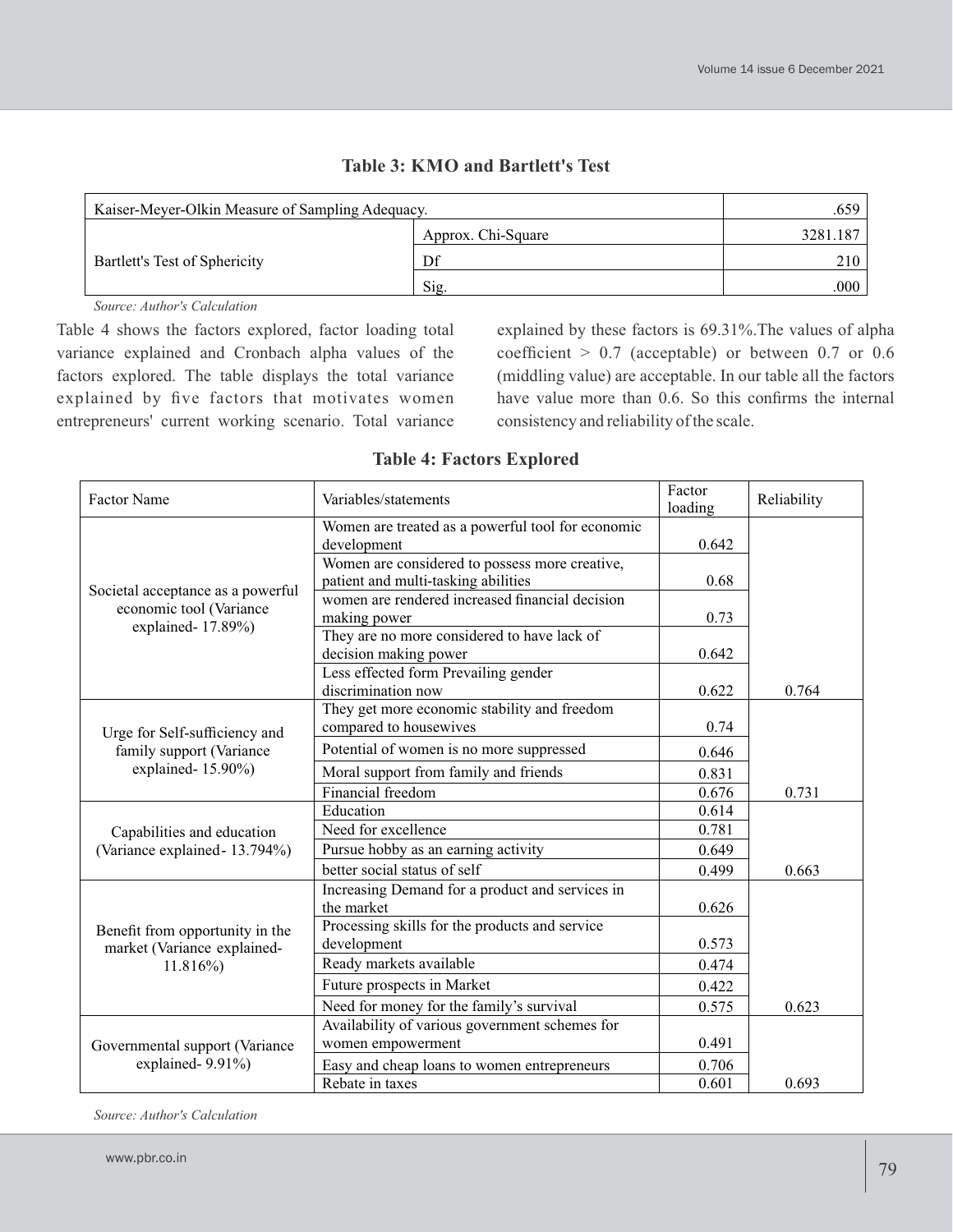So we can see that five new factors have successfully been constructed using factor analysis and assigned as the factors motivating women entrepreneurs in current scenario. These factors have been named as societal acceptance as a powerful economic tool, Urge for Self-sufficiency and family support, Capabilities and education, Benefit from opportunity in the market and Governmental support.

Table 5 presents the mean of responses given by women entrepreneurs on motivation factors for starting their own ventures. From the table we can conclude that the biggest motivation factor for them is societal acceptance as a powerful economic tool which has highest mean and comparatively lesser variance of responses. The second motivation factor is support from government to start and run their venture effectively, the factor has the least variance of responses. The third factor is opportunities in the market. The next motivational factor is urge for Selfsufficiency and family support with the highest variance of responses. And the least motivating factor among all five factors is Capabilities and education, again having high variance of responses.

| Socio-Economic and Motivational factor          | <b>Minimum</b> | <b>Maximum</b> | Mean   | <b>Std. Deviation</b> | Variance |
|-------------------------------------------------|----------------|----------------|--------|-----------------------|----------|
| Societal acceptance as a powerful economic tool | 2.40           | 5.00           | 4.5128 | .41354                | .171     |
| Urge for Self-sufficiency and family support    | 3.00           | 5.00           | 4.3336 | .45535                | .207     |
| Capabilities and education                      | 3.00           | 5.00           | 4.2889 | .44924                | .202     |
| Benefit from opportunity in the market          | 3.40           | 5.00           | 4.3953 | .34981                | .122     |
| Governmental support                            | 3.67           | 5.00           | 4.5019 | .33981                | .115     |

#### **Table 5: Descriptive Statistics**

*Source: Author*

### **Analysis of Relationship between demographic factors and motivational factors**

opinions of women in different age group, marital status, qualification and different family status are significantly different in all the five factors.

From the results of table 6 we can conclude that the

| Factor   | Variable       | <b>Statistic<sup>a</sup></b> | df1            | df2     | Sig. |
|----------|----------------|------------------------------|----------------|---------|------|
|          | Age            | 6.611                        | $\overline{c}$ | 405.350 | .001 |
| Factor 1 | Marital status | 21.670                       | 3              | 144.919 | .000 |
|          | Qualification  | 7.714                        | 3              | 193.480 | .000 |
|          | Family status  | 20.490                       | 2              | 406.244 | .000 |
|          | Age            | 35.879                       | 2              | 375.768 | .000 |
| Factor 2 | Marital status | 8.286                        | 3              | 129.193 | .000 |
|          | Qualification  | 9.204                        | 3              | 187.397 | .000 |
|          | Family status  | 14.007                       | 2              | 388.730 | .000 |
|          | Age            | 4.563                        | 2              | 344.428 | .011 |
| Factor 3 | Marital status | 6.305                        | 3              | 129.343 | .001 |
|          | Qualification  | 8.856                        | 3              | 171.238 | .000 |
|          | Family status  | 3.577                        | 2              | 342.709 | .029 |

### **Table 6: Robust Tests of Equality of Means (Welch Test)**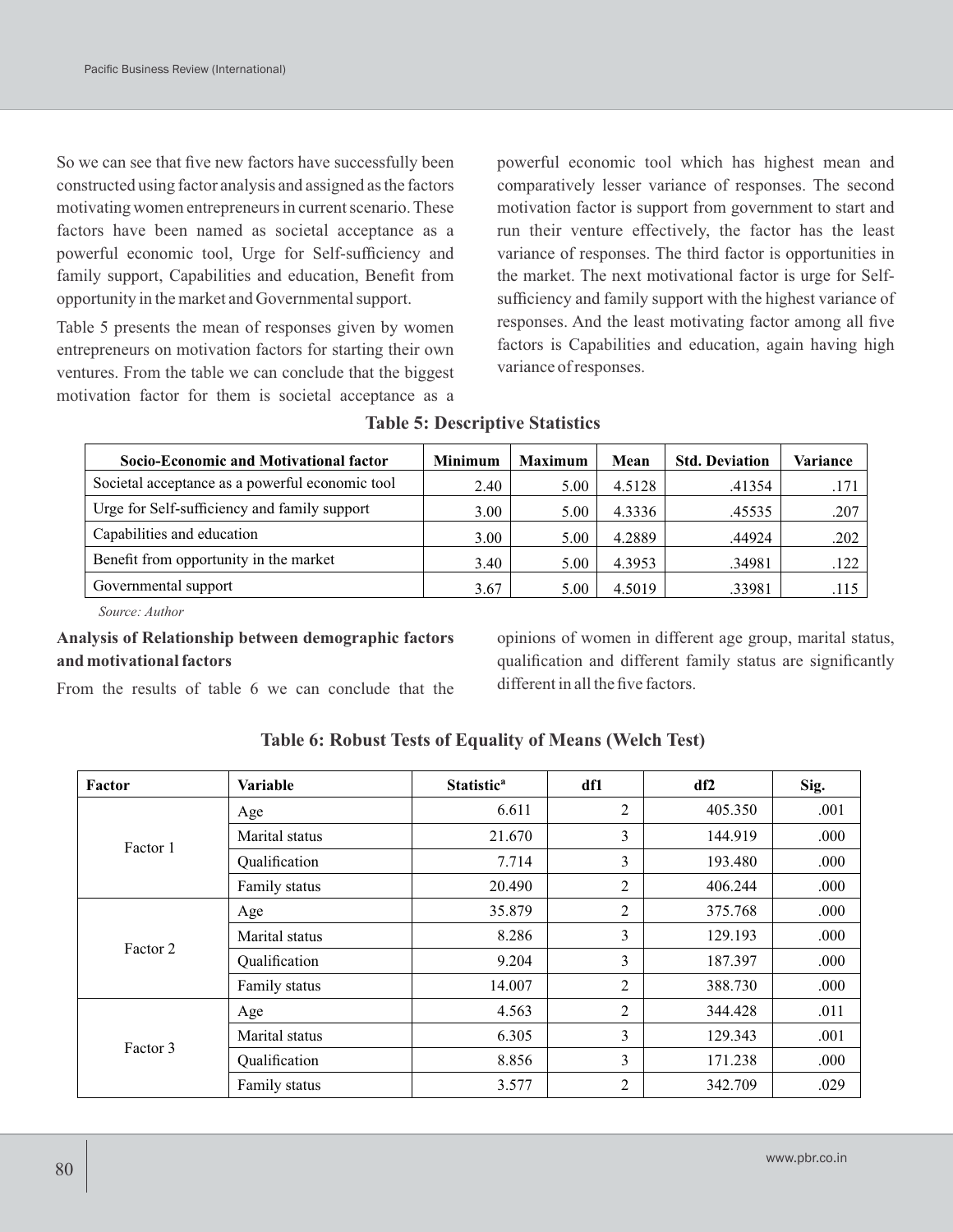| Factor   | Variable       | Statistic <sup>a</sup> | df1 | df2     | Sig. |
|----------|----------------|------------------------|-----|---------|------|
|          | Age            | 1.900                  | 2   | 336.010 | .151 |
|          | Marital status | 2.871                  | 3   | 125.034 | .039 |
| Factor 4 | Qualification  | 12.353                 | 3   | 175.359 | .000 |
|          | Family status  | 24.730                 | 2   | 345.865 | .000 |
|          | Age            | 42.426                 | 2   | 388.522 | .000 |
|          | Marital status | 14.700                 | 3   | 139.432 | .000 |
| Factor 5 | Qualification  | 5.617                  | 3   | 179.464 | .001 |
|          | Family status  | 12.017                 | 2   | 350.176 | .000 |

*Source: Author*

From the results of Tukey post hoc test (reported in table 6.1 to 6.4) we can conclude the relationship in age, marital status, qualification and family status.

# **Age and motivational factors**

The women in age group of 18-25 have same opinion as women in 25-40 while women in age group 40 and above have significantly different opinion on societal acceptance. First two age groups take societal acceptance as motivational factor while third group does not confirm it. In context of urge for self-sufficiency and family support age group 18-25 and 40 and above have similar opinion while second age group is significantly different from other two age groups. First and third age groups consider urge for self-sufficiency and family support as motivational factor while second age group does not confirm it. On the factor capability and education age group of 18-25 have same opinion as women in 25-40 while women in age group 40 and above have significantly different opinion. First two age groups take this factor as motivational factor. All three age groups have same opinion about benefit from opportunities in the market (no significant difference of opinion). All the three age groups have significantly different opinion on government support.

| <b>Factor 1</b><br><b>Factors</b> |                 |                                      | Factor 2 |                               |      | Factor 3                       |      | Factor 4                       |      | Factor 5                      |      |
|-----------------------------------|-----------------|--------------------------------------|----------|-------------------------------|------|--------------------------------|------|--------------------------------|------|-------------------------------|------|
|                                   | Age<br>category | Mean<br><b>Differenc</b><br>$e(I-J)$ | Sig.     | Mean<br>Differenc<br>$e(I-J)$ | Sig. | Mean<br>Differen<br>$ce (I-J)$ | Sig. | Mean<br>Differen<br>ce $(I-J)$ | Sig. | Mean<br>Differenc<br>$e(I-J)$ | Sig. |
|                                   | 2               | .00912                               | .97      | .30694*                       | .000 | .01211                         | .958 | .03613                         | .536 | $.17934*$                     | .000 |
|                                   | 3               | $-.10620$                            | .05      | .09926                        | .098 | .13607*                        | .016 | .07729                         | .110 | $.27289*$                     | .000 |
| $\overline{2}$                    |                 | $-.00912$                            | .97      | $-.30694*$                    | .000 | $-0.01211$                     | .958 | $-.03613$                      | .536 | $-.17934*$                    | .000 |
|                                   | 3               | $-.11532*$                           | .01      | $-.20769*$                    | .000 | $.12396*$                      | .007 | .04117                         | .400 | $.09355*$                     | .005 |
| 3                                 |                 | .10620                               | .05      | $-.09926$                     | .098 | $.13607*$                      | .016 | $-.07729$                      | .110 | $-.27289*$                    | .000 |
|                                   | 2               | $.11532*$                            | .01      | $.20769*$                     | .000 | $.12396*$                      | .007 | $-.04117$                      | .400 | $-.09355$ <sup>*</sup>        | .005 |

**Table 6.1: Age categories and the motivational factors**

*Source: Author*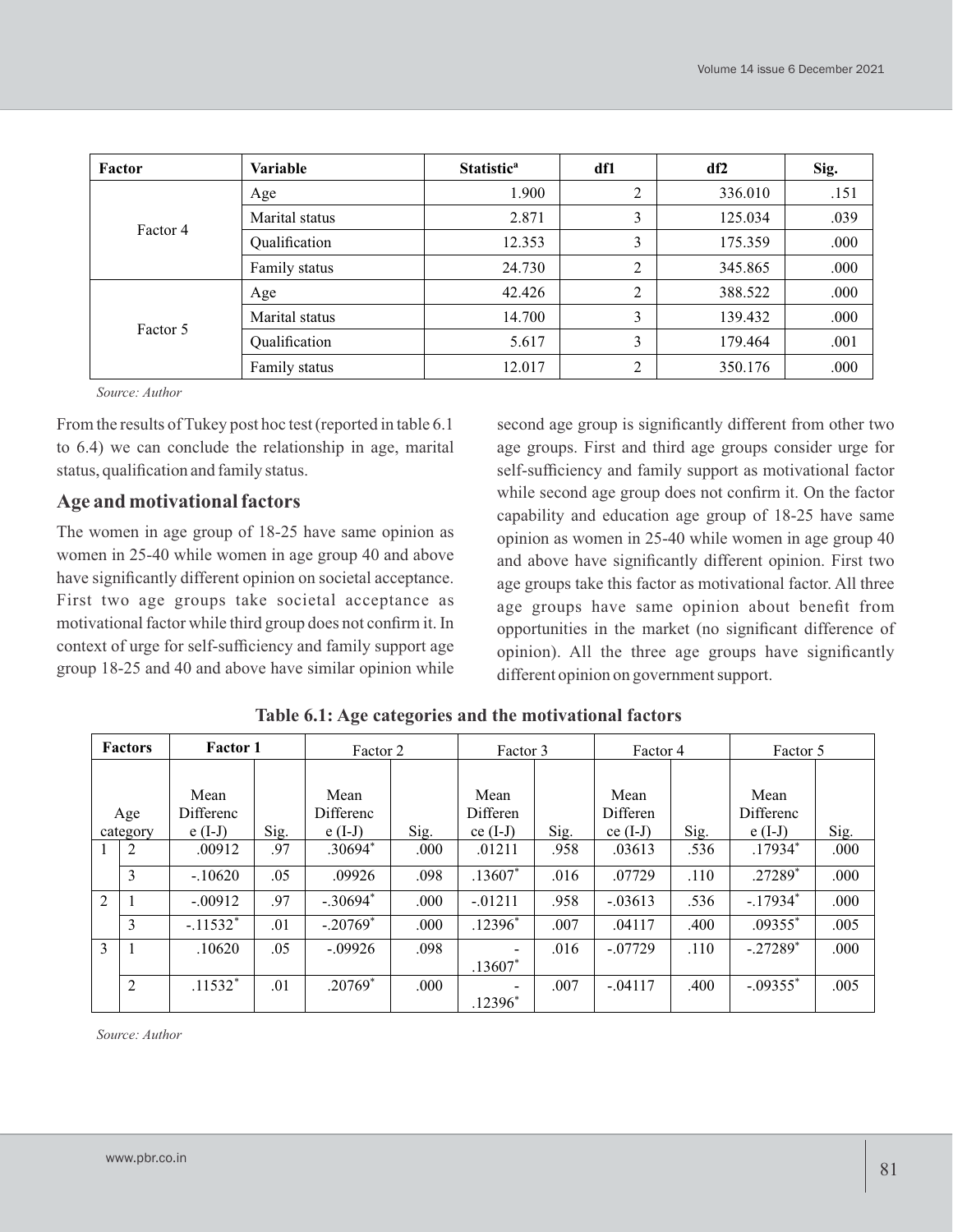# **Marital status and motivational factors**

On the factor of societal acceptance single women entrepreneurs have significantly different opinion from all. While married and divorced women entrepreneurs have no significant different opinion. The opinion of widow and divorced is also not significantly different. On selfsufficiency and family support single women entrepreneurs have different opinion than married while there is no significant difference in the opinion of single, married and divorced women entrepreneurs. On capability and education single, married and divorced women entrepreneurs have similar opinion while widow women entrepreneurs have significantly different opinion. All four categories have similar opinion on benefit from market opportunities. On governmental support single women entrepreneurs have significantly different opinion than others.

| Factors        |          | Factor 1                      |      | Factor 2                       |      | Factor 3                       |      | Factor 4                       |      | Factor 5                       |      |
|----------------|----------|-------------------------------|------|--------------------------------|------|--------------------------------|------|--------------------------------|------|--------------------------------|------|
| Marital status |          | Mean<br>Difference<br>$(I-J)$ | Sig. | Mean<br>Differen<br>$ce (I-J)$ | Sig. | Mean<br>Differen<br>$ce (I-J)$ | Sig. | Mean<br>Differen<br>$ce (I-J)$ | Sig. | Mean<br>Differen<br>$ce (I-J)$ | Sig. |
| Single         | Married  | $-.11818*$                    | .03  | .17878*                        | .00  | .13381*                        | .02  | .06036                         | .34  | $.16890*$                      | .00. |
|                | Divorced | $-.25422*$                    | .00  | .13461                         | .28  | $.19523*$                      | .05  | $.17722*$                      | .01  | $.20483*$                      | .00. |
|                | Widow    | $-.33486*$                    | .00. | $-0.02332$                     | .99  | $-.03597$                      | .96  | .07747                         | .53  | .21897*                        | .00. |
| Married        | Single   | $.11818*$                     | .03  | $-.17878*$                     | .00  | $-.13381*$                     | .02  | $-.06036$                      | .34  | $-.16890*$                     | .00  |
|                | Divorced | $-13604$                      | .11  | $-0.04417$                     | .91  | .06142                         | .79  | .11686                         | .11  | .03593                         | .89  |
|                | Widow    | $-.21668*$                    | .00. | $-.20210*$                     | .00  | $-.16978$ <sup>*</sup>         | .04  | .01711                         | .99  | .05007                         | .72  |
| Divorced       | Single   | $.25422*$                     | .00. | $-13461$                       | .28  | $-.19523$ <sup>*</sup>         | .05  | $-.17722*$                     | .01  | $-.20483*$                     | .00. |
|                | Married  | .13604                        | .11  | .04417                         | .91  | $-.06142$                      | .79  | $-.11686$                      | .11  | $-0.03593$                     | .89  |
|                | Widow    | $-.08064$                     | .74  | $-15793$                       | .27  | $-.23119*$                     | .04  | $-.09975$                      | .45  | .01414                         | .99  |
| Widow          | Single   | .33486*                       | .00. | .02332                         | .99  | .03597                         | .96  | $-.07747$                      | .53  | $-.21897$ <sup>*</sup>         | .00. |
|                | Married  | $.21668*$                     | .00. | $.20210*$                      | .00  | $.16978*$                      | .04  | $-.01711$                      | .99  | $-.05007$                      | .72  |
|                | Divorced | .08064                        | .74  | .15793                         | .27  | $.23119*$                      | .04  | .09975                         | .45  | $-01414$                       | .99  |

**Table 6.2: Marital status and the motivational factors**

*Source: Author*

## **Qualification and motivational factors**

On societal acceptance females entrepreneurs having functional literacy and upto senior secondary have similar opinion which is significantly different opinion from other literacy categories (Graduate and postgraduate women entrepreneurs have similar opinion). On self-sufficiency and family support the graduate women entrepreneurs have significant different opinion than others (others have

similar opinion). On capability and education all women entrepreneurs have similar opinion. On benefit from market opportunities all women entrepreneurs have significantly different opinion. On governmental support the opinion of functionally literate and literate upto senior secondary is similar while their opinion is significantly different from graduate and post graduate (they have similar opinion).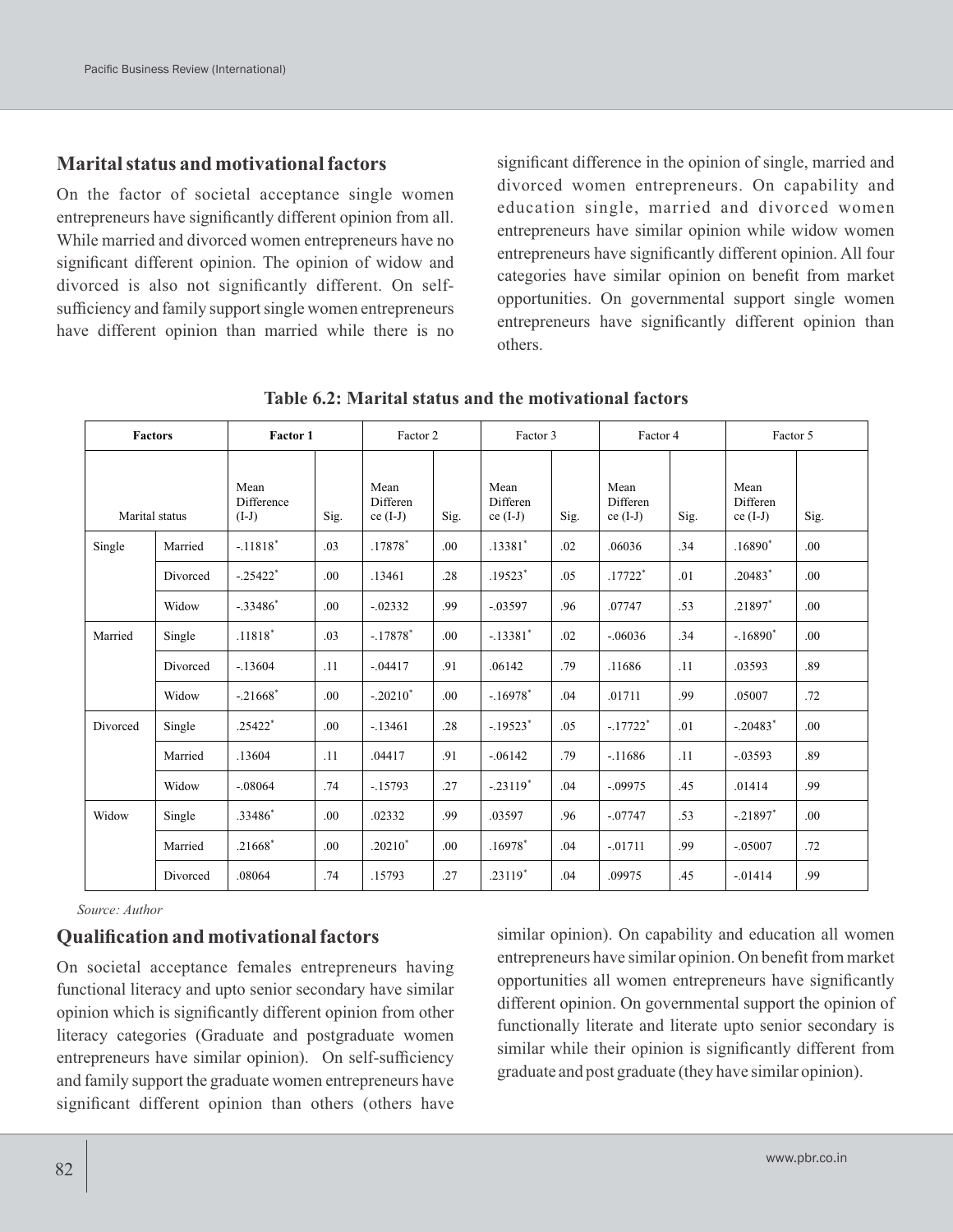|                | <b>Factors</b> | Factor 1                      |      | Factor 2                      |      | Factor 3                      |      | Factor 4                      |      | Factor 5                      |      |
|----------------|----------------|-------------------------------|------|-------------------------------|------|-------------------------------|------|-------------------------------|------|-------------------------------|------|
| Qualification  |                | Mean<br>Difference<br>$(I-J)$ | Sig. | Mean<br>Difference<br>$(I-J)$ | Sig. | Mean<br>Difference<br>$(I-J)$ | Sig. | Mean<br>Differenc<br>$e(I-J)$ | Sig. | Mean<br>Differenc<br>$e(I-J)$ | Sig. |
| $\overline{1}$ | $\overline{c}$ | $-17712$                      | .06  | $-.10061$                     | .56  | $-13047$                      | .31  | $-.19689*$                    | .004 | $-.19358$ <sup>*</sup>        | .01  |
|                | 3              | $-.25862*$                    | .00. | $-.22557$ *                   | .01  | $-.32902$ <sup>*</sup>        | .00  | $-17586*$                     | .00  | $-.04406$                     | .82  |
|                | $\overline{4}$ | $-14982$ <sup>*</sup>         | .05  | $-.02674$                     | .96  | $-.23080*$                    | .00  | $-.29146*$                    | .00  | $-10978$                      | .09  |
| 2              |                | .17712                        | .06  | .10061                        | .56  | .13047                        | .31  | .19689*                       | .00. | $.19358*$                     | .00. |
|                | 3              | $-.08150$                     | .45  | $-12496$                      | .16  | $-.19856*$                    | .00. | .02103                        | .97  | $.14952*$                     | .00. |
|                | $\overline{4}$ | .02730                        | .95  | .07387                        | .53  | $-.10033$                     | .24  | $-.09457$                     | .10  | .08380                        | .17  |
| $\overline{3}$ |                | $.25862*$                     | .00. | $.22557*$                     | .01  | .32902*                       | .00. | .17586*                       | .00. | .04406                        | .82  |
|                | 2              | .08150                        | .45  | .12496                        | .16  | .19856*                       | .01  | $-.02103$                     | .97  | $-.14952$ <sup>*</sup>        | .00. |
|                | $\overline{4}$ | $.10880*$                     | .02  | $.19884*$                     | .00. | .09822                        | .07  | $-.11560*$                    | .00. | $-.06572$                     | .15  |
| $\overline{4}$ |                | $.14982*$                     | .05  | .02674                        | .98  | .23080*                       | .00. | $.29146*$                     | .00  | .10978                        | .09  |
|                | $\overline{c}$ | $-02730$                      | .95  | $-.07387$                     | .53  | .10033                        | .24  | .09457                        | .10  | $-.08380$                     | .17  |
|                | 3              | $-.10880*$                    | .02  | $-.19884*$                    | .00. | $-0.09822$                    | .07  | $.11560*$                     | .00  | .06572                        | .15  |

**Table 6.3: Qualification and the motivational factors**

# **Family status and motivational factors**

On societal acceptance and self-sufficiency and family support, female entrepreneurs from middle class have significantly different opinion than other two categories. On capability and education the women entrepreneurs from lower middle class have significantly different opinion than

other two categories. On benefit from market opportunities all three categories have significantly different opinion. On government support lower middle and middle class have similar opinion while the opinion of upper middle class is significantly different.

| <b>Factors</b>   |                | Factor 1                             |      |                            | <b>Factor 2</b> |                               | Factor 3 |                               | Factor 4 |                            |      |
|------------------|----------------|--------------------------------------|------|----------------------------|-----------------|-------------------------------|----------|-------------------------------|----------|----------------------------|------|
|                  |                |                                      |      |                            |                 |                               |          |                               |          |                            |      |
| Family<br>status |                | Mean<br><b>Difference</b><br>$(I-J)$ | Sig. | Mean<br>Difference $(I-J)$ | Sig.            | Mean<br>Difference<br>$(I-J)$ | Sig.     | Mean<br>Difference<br>$(I-J)$ | Sig.     | Mean<br>Difference $(I-J)$ | Sig. |
|                  | $\overline{2}$ | $.20672*$                            | .000 | $.19369*$                  | .000            | .03712                        | .664     | $-.14384*$                    | .000     | $-.05688$                  | .179 |
|                  | 3              | .01915                               | .898 | .02668                     | .845            | $-.06631$                     | .356     | $-.27054*$                    | .000     | $-.17692*$                 | .000 |
| 2                |                | $-.20672*$                           | .000 | $-.19369$ <sup>*</sup>     | .000            | $-.03712$                     | .664     | $.14384*$                     | .000     | .05688                     | .179 |
|                  | 3              | $-.18757*$                           | .000 | $-.16701*$                 | .000            | $-.10342*$                    | .030     | $-.12670*$                    | .000     | $-.12004*$                 | .000 |
| 3                |                | $-.01915$                            | .898 | $-.02668$                  | .845            | .06631                        | .356     | .27054*                       | .000     | $.17692*$                  | .000 |
|                  | 2              | .18757*                              | .000 | $.16701*$                  | .000            | $.10342*$                     | .030     | $.12670*$                     | .000     | $.12004*$                  | .000 |

**Table 6.4: family status and the motivational factors**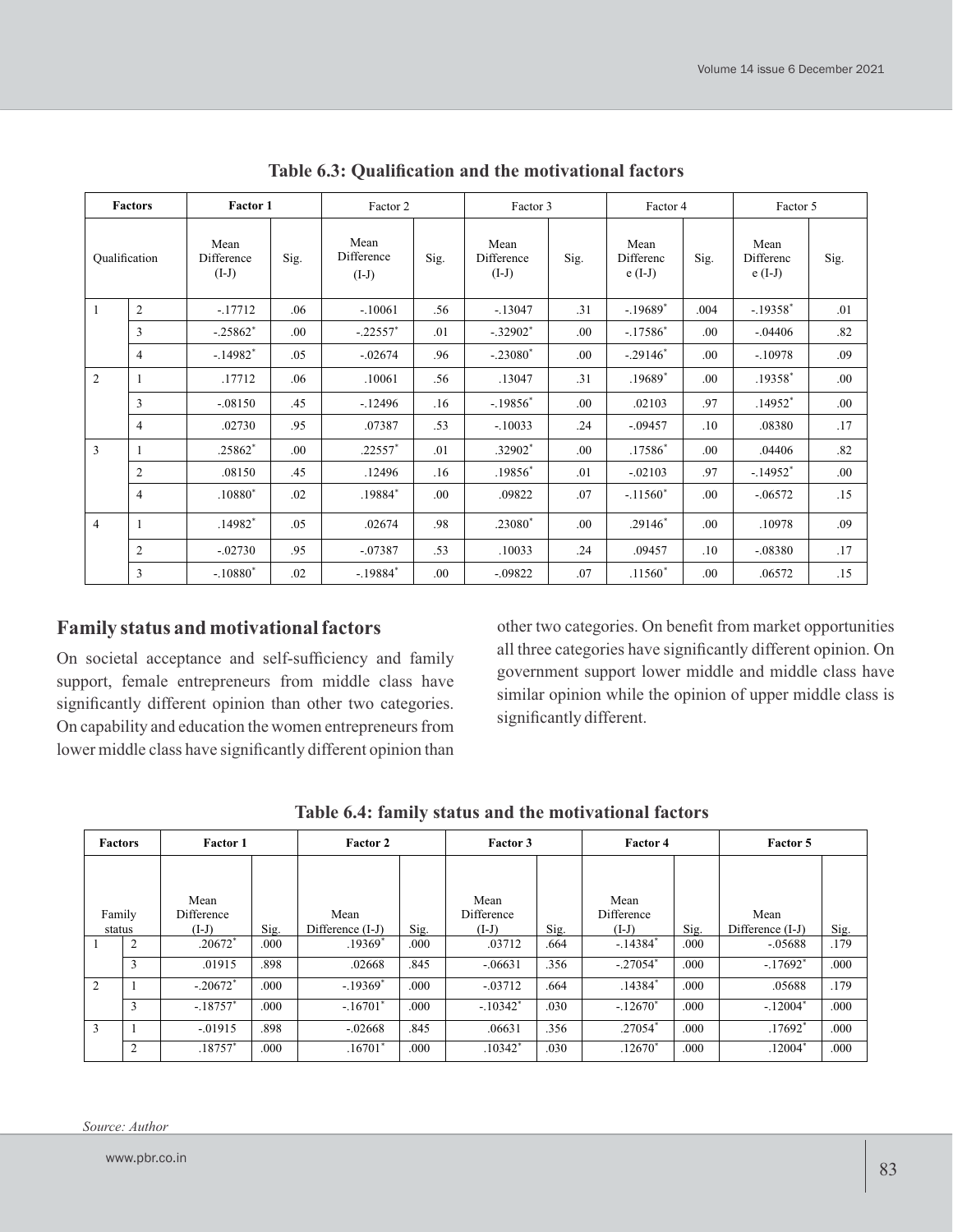# **Threats to validity:**

Present research is limited to results drawn from responses obtained from only one district female entrepreneurs. The tests and interpretation are both sampling based and sample size based. The results of the analysis may differ depending on the sample size, areas, and socio-economic and entrepreneurial motivation factors.

### **Conclusion and suggestions:**

The current study shows that over the years the status of female entrepreneurs has changed positively but we can observe that they have started to gain prominence in family and society. The all-round progression in the country requires the effective leadership and initiations from the educated and dynamic women entrepreneurs. Now there is a necessity of various schemes and programs for women entrepreneurs to motivate them. The internal as well as external motivating factors help women to move their direction towards economic development of self and the country. Women who develop high self-efficacy are more likely to be entrepreneurs, and strategies for building high female self-efficacy are needed to turn more women into entrepreneurs to improve national / grassroots growth.

To truly promote and improve entrepreneurial approaches, there is an increasing need to foster creative ways of thinking, different skills and new forms of behavior. Women entrepreneurs should be given sufficient awareness and understanding of entrepreneur selection approaches that can assist in the investment decision making process because it helps entrepreneurship agents to assess individuals and their opportunities more effectively .

The findings of the study present five socio-economic and motivational factors that are societal acceptance as a powerful economic tool, support from government, opportunities in the market, urge for Self-sufficiency and family support, and Capabilities and education as per the the average of responses collected.

This study only considers single district female entrepreneurs. There is a potential scope of study for other regions which comprise many cities. The results of this study can be validated in other Indian cities and states with a large-scale randomly selected target population (as every state and district have different employment opportunities, wages and distribution of income). It is also interesting to compare entrepreneurs between men and women using established comprehensive framework.

### **References**

- Agarwal, S., Lenka, U., Singh, K., Agrawal, V., & Agrawal, A. M. (2020). A qualitative approach towards crucial factors for sustainable development of women social entrepreneurship: Indian cases. *Journal of Cleaner Production , 274*, 123135.
- Balan, S., & Samunnatha, V. (2013). An Analytical Study of Socio-Economic Influence on Women Entrepreneurs. *International Seminar.*
- Cho, Y., Li, J., & Chaudhuri, S. (2020). Women Entrepreneurs in Asia: Eight Country Studies. *Advances in Developing Human Resources, 22* (2), 115--123.
- Derera, E., Chitakunye, P., & O'Neill, C. (2014). The impact of gender on start-up capital: A case of women entrepreneurs in South Africa. *The Journal of Entrepreneurship , 23* (1), 95-114.
- Fatoki, O. (2014). Factors motivating young South African women to become entrepreneurs. *Mediterranean Journal of Social Sciences, 5* (16), 184.
- Geetha, K., & Rajani, N. (2017). Factors motivating women to become entrepreneurs in Chittoor district. *International Journal of Home Science , 3* (2), 752-755.
- Higgins, D., Smith, K., & Mirza, M. (2013). Entrepreneurial education: Reflexive approaches to entrepreneurial learning in practice. *The Journal of Entrepreneurship , 22* (2), 135-160.
- Isiwu, P. I., & Onwuka, I. (2017). sychological factors that influences entrepreneurial intention among women in Nigeria: A study based in South East Nigeria. *The Journal of Entrepreneurship , 26* (2), 176-195.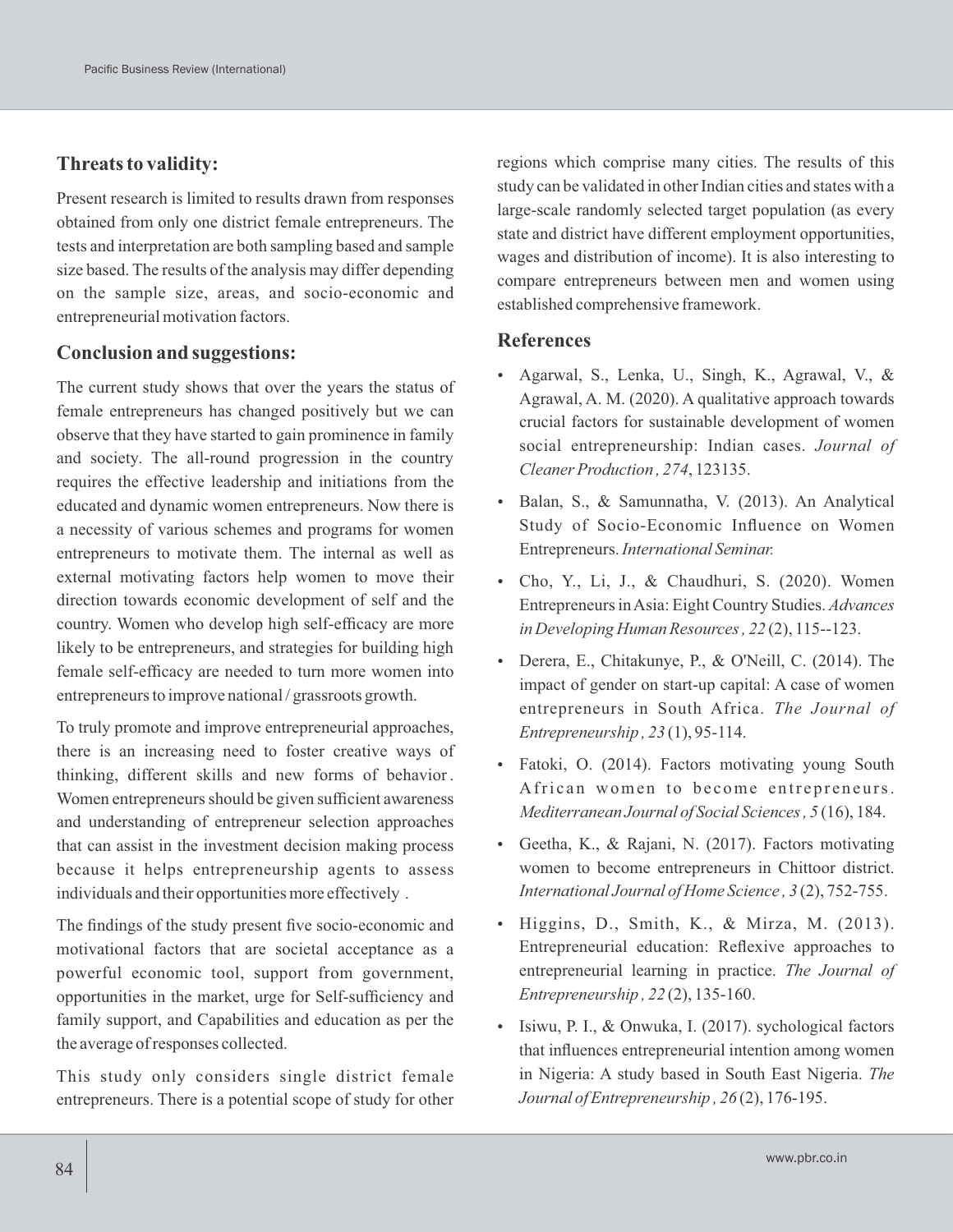- Ismail, H. C., Shamsudin, F. M., & Chowdhury, M. S. (2012). An exploratory study of motivational factors on women entrepreneurship venturing in Malaysia}. *Business and Economic Research , 2* (1).
- Jafari-Sadeghi, V. (2020). The motivational factors of business venturing: opportunity versus necessity? A gendered perspective on European countries. *Journal of Business Research , 113*, 279-289.
- Krishnamoorthy, V., & Balasubramani, R. (2014). Motivational factors among women entrepreneurs and their entrepreneurial success: A study. *International Journal of Management Research and Business Strategy , 3* (2), 13-26.
- Mahajan, S. (2013). Women entrepreneurship in India. *Global Journal of Management and Business Studies, 3* (10), 1143-1148.
- Mattingly, E. S. (2015). Dependent variables in entrepreneurship research. The Journal of *Entrepreneurship , 24* (2), 223-241.
- Moses, C., Amalu, R., & others. (2010). Entrepreneurial motivations as determinants of women entrepreneurship challenges. *Petroleum-Gas University of Ploiesti Bulletin* (2), 67-77.
- Neneh, B. N. (2017). Family support and performance of women-owned enterprises: the mediating effect of family-to-work enrichment. *The Journal of entrepreneurship , 26* (2), 196-219.
- Nguyen, H. A., Phuong, T. T., & Vo, L. P. (2020). Vietnamese women entrepreneurs' motivations, challenges, and success factors. *Advances in Developing Human Resources, 22* (2), 215-226.
- Orhan, M., & Scott, D. (2001). Why women enter into entrepreneurship: an explanatory model. *Women in management review*.
- Raghuvanshi, J., Agrawal, R., & Ghosh, P. (2017). Analysis of barriers to women entrepreneurship: The DEMATEL approach. *The Journal of Entrepreneurship , 26* (2), 220-238.
- Rathna, C., Badrinath, V., & Anushan, S. S. (2016). A Study on entrepreneurial motivation and challenges faced by women entrepreneurs in Thanjavur district. *Indian Journal of science and technology , 9* (27), 1-10.
- Santos, S. C., & Caetano, A. (2014). Entrepreneur selection methodology for entrepreneurship promotion programmes. *TheJournalofEntrepreneurship,23*(2),201-230.
- Sharma, P.(2020).Women entrepreneurship in India:The socio-economic context.*MaterialsToday:Proceedings*.
- Sharma, P., & Chakraborty, A. (2019). An Analytical Study Of Socio-economic And Motivational Factors Affecting Women Entrepreneurs. *Research Review International Journal of Multidisciplinary , 4* (6), 57-60.
- Shastri, S., Shastri, S., & Pareek, A. (2019). Motivations and challenges of women entrepreneurs. *International Journal of Sociology and Social Policy* .
- Suganthi, J. (2009). Influence of motivational factors on women entrepreneurs in SMEs. *Asia Pacific Business Review, 5* (1), 95-104.
- Vidyakala, K. (2018). A Study on Motivational Factors Influencing Women Entrepreneurs. *Bonfring International Journal of Industrial Engineering and Management Science , 3* (Special Issue Special Issue-03), 35-40.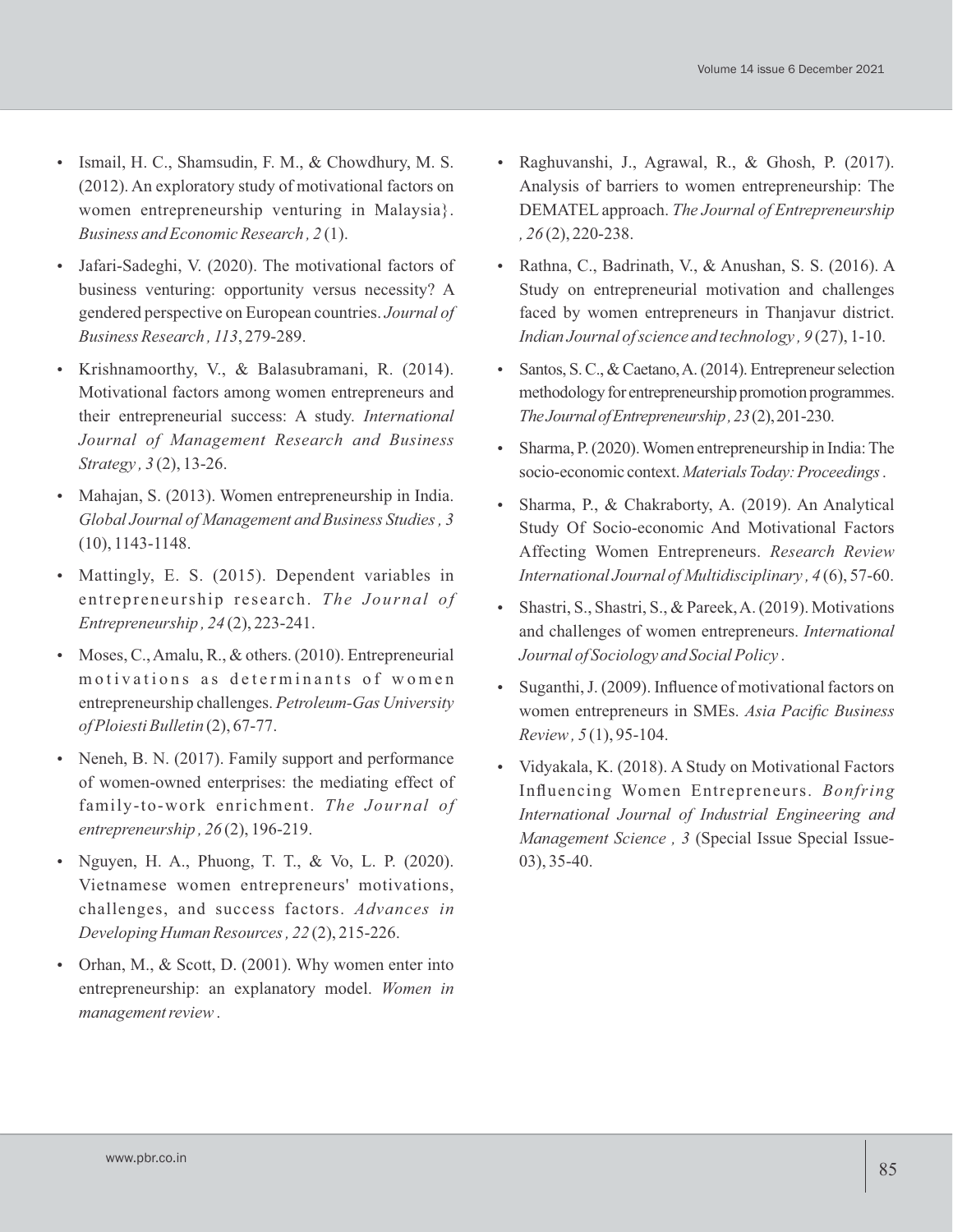| <b>Annexure:</b>                                            |  |
|-------------------------------------------------------------|--|
| Table A: (Details of Socio-Economic and Motivation factors) |  |

| Variable<br>Coding | <b>Socio-Economic and Motivational variables</b>                                      | <b>References</b>                         |
|--------------------|---------------------------------------------------------------------------------------|-------------------------------------------|
| X1                 | Increasing Demand for a product and services in the<br>market                         | (Krishnamoorthy & Balasubramani,<br>2014) |
| X2                 | Processing skills for the products and service<br>development                         | (Suganthi, 2009)                          |
| X <sub>3</sub>     | Availability of various government schemes for women<br>empowerment                   | (Krishnamoorthy & Balasubramani,<br>2014) |
| X4                 | Women are treated as a powerful tool for economic<br>development                      | (Rathna, Badrinath, & Anushan,<br>2016)   |
| X <sub>5</sub>     | Women are considered to possess more creative, patient<br>and multi-tasking abilities | (Ismail, Shamsudin, & Chowdhury,<br>2012) |
| X <sub>6</sub>     | women are rendered increased financial decision<br>making power                       | (Balan & Samunnatha, 2013)                |
| X7                 | Ready markets available                                                               | (Krishnamoorthy & Balasubramani,<br>2014) |
| X8                 | Future prospects in Market                                                            | (Ismail, Shamsudin, & Chowdhury,<br>2012) |
| X9                 | Education                                                                             | (Suganthi, 2009)                          |
| X10                | Easy and cheap loans to women entrepreneurs                                           | (Krishnamoorthy & Balasubramani,<br>2014) |
| X11                | They are no more considered to have lack of decision<br>making power                  | (Suganthi, 2009)                          |
| X12                | Need for money for the family's survival                                              | (Ismail, Shamsudin, & Chowdhury,<br>2012) |
| X13                | Rebate in taxes                                                                       | (Krishnamoorthy & Balasubramani,<br>2014) |
| X14                | They get more economic stability and freedom<br>compared to housewives                | (Neneh, 2017)                             |
| X15                | Potential of women is no more suppressed                                              | (Moses, Amalu, & others, 2010)            |
| X16                | Moral support from family and friends                                                 | (Neneh, 2017)                             |
| X17                | Financial freedom                                                                     | (Rathna, Badrinath, & Anushan,<br>2016)   |
| X18                | Less effected form Prevailing gender discrimination<br>now                            | (Moses, Amalu, & others, 2010)            |
| X19                | Need for excellence                                                                   | (Ismail, Shamsudin, & Chowdhury,<br>2012) |
| X20                | Pursue hobby as an earning activity                                                   | (Rathna, Badrinath, & Anushan,<br>2016)   |
| X21                | better social status of self                                                          | (Rathna, Badrinath, & Anushan,<br>2016)   |